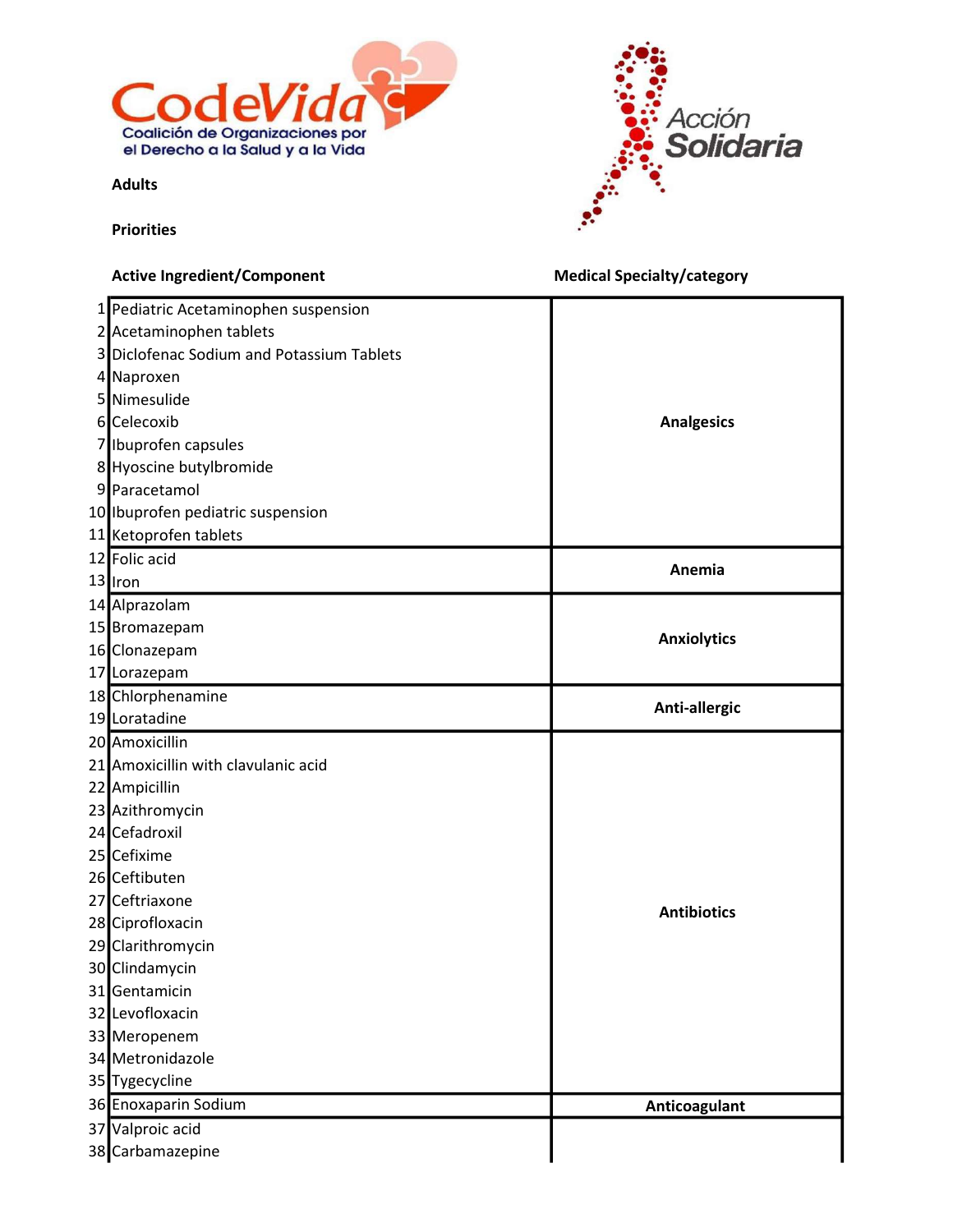| 39 Clonazepam                              |                        |
|--------------------------------------------|------------------------|
| 40 Phenytoin                               |                        |
| 41 Phenobarbital                           |                        |
| 42 Gabapentin                              | <b>Anticonvulsants</b> |
| 43 Lamotrigine                             |                        |
| 44 Levetiracetam (Keppra®)                 |                        |
| 45 Oxcarbazepine                           |                        |
| 46 Oxcarbazepine                           |                        |
| 47 Pregabalin                              |                        |
| 48 Escitalopram                            |                        |
| 49 Duloxetine                              |                        |
| 50 Fluoxetine                              | Antidepressants        |
| 51 Mirtazapine                             |                        |
| 52 Paroxetine                              |                        |
| 53 Sertraline                              |                        |
| 54 Fluconazole                             | <b>Antimycotics</b>    |
| 55 Ketoconazole                            |                        |
| 56 Albendazole                             |                        |
| 57 Metronidazole suspension and tablets    | <b>Antiparasitics</b>  |
| 58 Nitazoxanide                            |                        |
| 59 Haloperidol                             |                        |
| 60 Levomepromazine                         |                        |
| 61 Olanzapine                              | Antipsychotics         |
| 62 Quetiapine                              |                        |
| 63 Risperidone                             |                        |
| 64 Abacavir + lamivudine                   |                        |
| 65 Abacavir + zidovudine + lamivudine      |                        |
| 66 Atazanavir                              |                        |
| 67 Darunavir                               |                        |
| 68 Efavirenz                               |                        |
| 69 Efavirenz + tenofovir + emtricitabine   |                        |
| 70 Etravirine                              |                        |
| 71 Lopinavir + ritonavir                   | <b>Antiretrovirals</b> |
| 72 Nevirapine                              |                        |
| 73 Raltegravir                             |                        |
| 74 Rilpivirine + tenofovir + emtricitabine |                        |
| 75 Tenofovir + emtricitabine               |                        |
| 76 Zidovudine + lamivudine                 |                        |
| 77 Donepezil                               |                        |
| 78 Memantina                               |                        |
| 79 Rivastigmine                            |                        |
| 80 Etanercept                              | <b>Arthritis</b>       |
| 81 Alovent <sup>®</sup>                    |                        |
| 82 Berodual                                |                        |
| 83 Budesonide                              |                        |
| 84 Dexamethasone                           | Asthma                 |
| 85 Pulmicort                               |                        |
| 86 Salbutamol inhaler                      |                        |
| 87 Salbutamol for nebulization             |                        |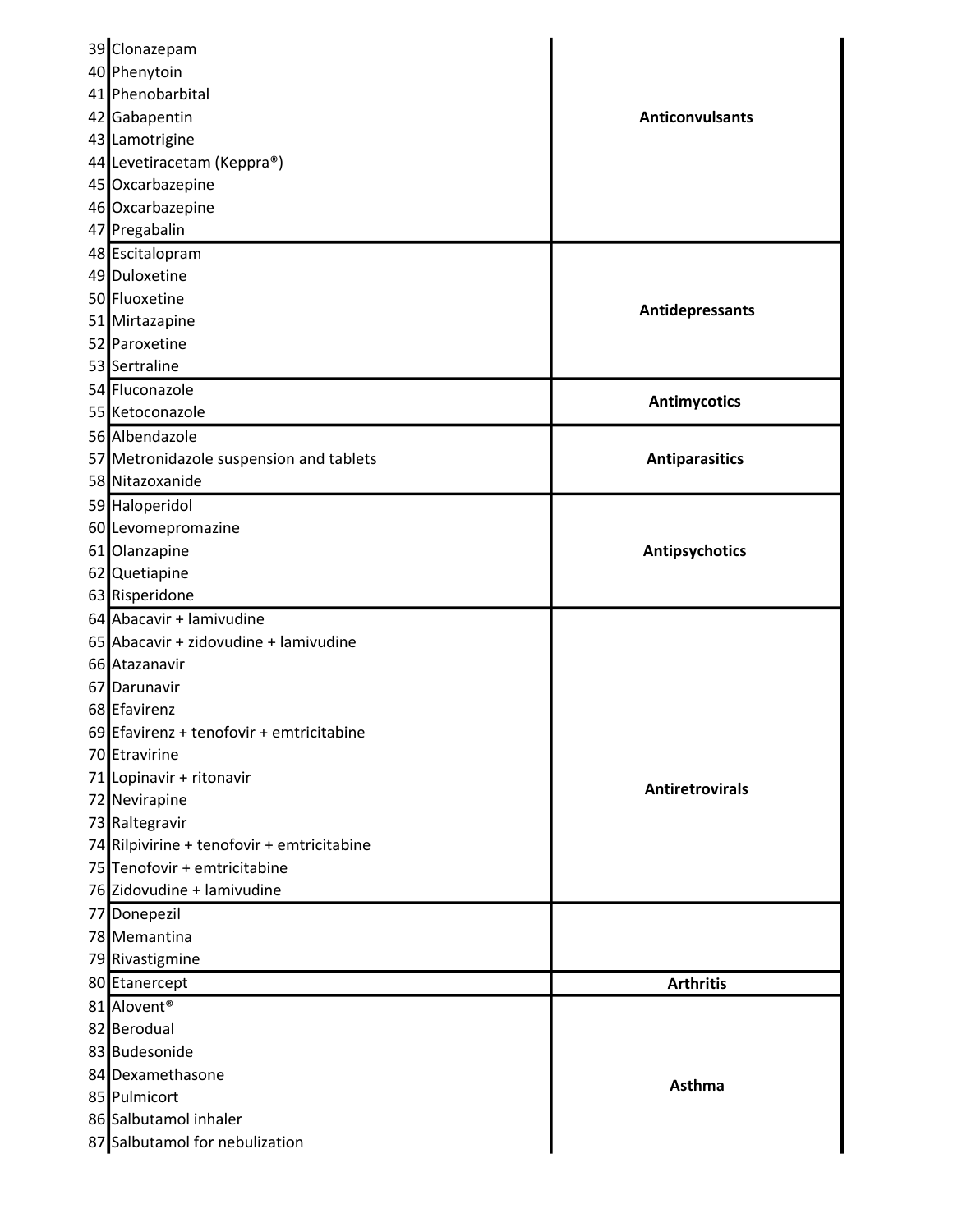| 88 Solu-medrol® (Methylprednisolone)       |                                     |
|--------------------------------------------|-------------------------------------|
| 89 Aprepitant                              |                                     |
| 90 Bevacizumab                             |                                     |
| 91 Bortezomib                              |                                     |
| 92 Capecitabine                            |                                     |
| 93 Carboplatin                             |                                     |
| 94 Cardioxane® (Dexrazoxane hydrochloride) |                                     |
| 95 Cyclophosphamide                        |                                     |
| 96 Dacarbazine                             |                                     |
| 97 Dacogen <sup>®</sup> (Decitabine)       |                                     |
| 98 Docetaxel Anhydrous                     |                                     |
| 99 Doxorubicin                             |                                     |
| 100 Aprepitant (Emend®)                    |                                     |
| 101 Filgrastim                             |                                     |
| 102 Fluorouracil                           | Cancer                              |
| 103 Gemcitabine                            |                                     |
| 104 Hydrocortisone                         |                                     |
| 105 Lenalidomide                           |                                     |
| 106 Lomustina                              |                                     |
| 107 Methotrexate                           |                                     |
| 108 Mitoxantrone                           |                                     |
| 109 Netupitant                             |                                     |
| 110 Oxaliplatin                            |                                     |
| 111 Paclitaxel                             |                                     |
| 112 Palonosetron                           |                                     |
| 113 Procarbazine                           |                                     |
| 114 Rituximab                              |                                     |
| 115 Vincristine                            |                                     |
| 116 Anastrozole                            |                                     |
| 117 Exemestane                             |                                     |
| 118 Fulvestrant                            | <b>Breast Cancer</b>                |
| 119 Tamoxifen                              |                                     |
| 120 Trastuzumab                            |                                     |
| 121 Amiodarone                             |                                     |
| 122 Atenolol                               |                                     |
| 123 Atorvastatin                           |                                     |
| 124 Carvedilol                             |                                     |
| 125 Digoxin                                | Cardiovascular                      |
| 126 Spironolactone                         |                                     |
| 127 Furosemide                             |                                     |
| 128 Warfarin                               |                                     |
| 129 Ganciclovir                            |                                     |
| 130 Valganciclovir                         | Cytomegalovirus                     |
| 131 Infliximab                             |                                     |
| 132 Mesalazine Enema                       |                                     |
| 133 Mesalazine Gel                         |                                     |
| 134 Mesalazine suppositories               | <b>Ulcerative Colitis / Crohn's</b> |
| 135 Mesalazine Tablets                     |                                     |
| 136 Mesalazine Foam                        |                                     |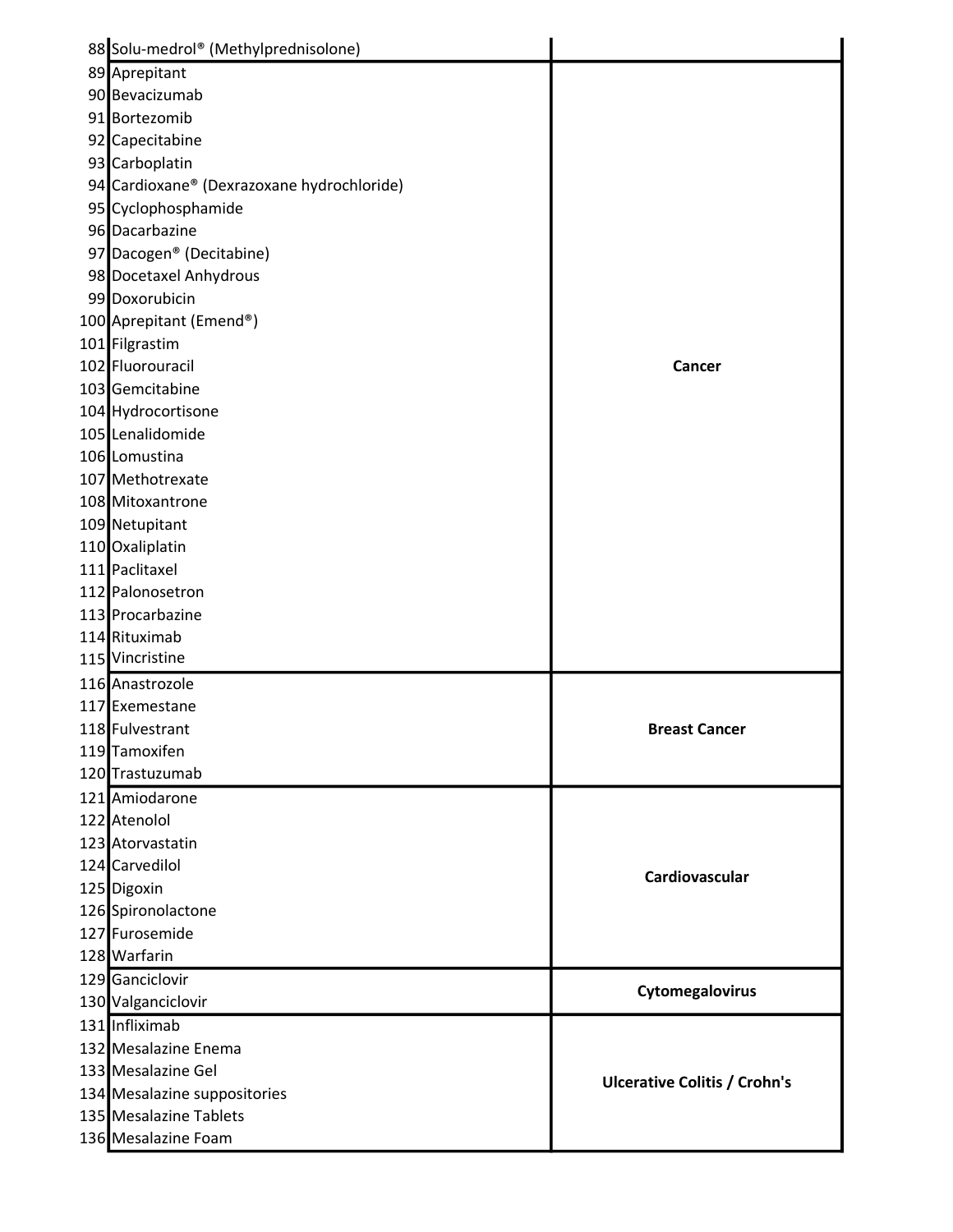| 137 Glibenclamide                             |                               |
|-----------------------------------------------|-------------------------------|
| 138 Gliclazide                                |                               |
| 139 Humalog                                   | <b>Diabetes</b>               |
| 140 Insulin lantus (lispro and crystalline)   |                               |
| 141 Metformin                                 |                               |
| 142 Desmopressin                              | Diabetes insipidus            |
| 143 Benzyl Benzoate                           |                               |
| 144 Ivermectin                                | <b>Scabies</b>                |
| 145 Fingolimod                                |                               |
| 146 Glatiramer Acetate                        |                               |
| 147 Interferon Beta 1a                        | <b>Multiple sclerosis</b>     |
| 148 Interferon Beta 1b                        |                               |
| 149 Natalizumab                               |                               |
| 150 Tizanidine                                |                               |
| 151 Tramadol                                  | Fibromyalgia                  |
| 152 Factor VII                                |                               |
| 153 Factor VIII                               | Hemophilia                    |
| 154 Factor IX                                 |                               |
| 155 Daclatasvir                               |                               |
| 156 Ribavirin                                 |                               |
| 157 Sofosbuvir                                |                               |
| 158 Sofosbuvir + ledipasvir                   | <b>Hepatitis C</b>            |
| 159 Ursodiol or Ursodeoxycholic acid          |                               |
| 160 Viekira pack                              |                               |
| 161 Aciclovir                                 |                               |
| 162 Valaciclovir                              | <b>Herpes</b>                 |
| 163 Amlodipine                                |                               |
| 164 Atenolol                                  |                               |
| 165 Candesartan                               |                               |
| 166 Carvedilol                                |                               |
| 167 Isosorbide dinitrate                      |                               |
| 168 Enalapril                                 |                               |
| 169 Irbesartan                                | Hypertension                  |
| 170 Lercanidipine                             |                               |
| 171 Losartan                                  |                               |
| 172 Nifedipine                                |                               |
| 173 Olmesartan                                |                               |
| 174 Valsartan                                 |                               |
| 175 Bosentan                                  |                               |
| 176 Iloprost                                  | <b>Pulmonary hypertension</b> |
| 177 Treprostinil                              |                               |
| 178 Lenograstim                               | Immunostimulator              |
| 179 Azathioprine                              |                               |
| 180 Prednisone                                | Immunosuppressants            |
| 181 Benzetacil or Benzylpenicillin benzathine | <b>ITS</b>                    |
| 182 Adriblastina or Doxorubicin hydrochloride | Leukemia                      |
| 183 Artemisinin                               |                               |
| 184 Chloroquine                               | <b>Malaria</b>                |
| 185 Allopurinol                               |                               |
|                                               | <b>Mataholization</b>         |